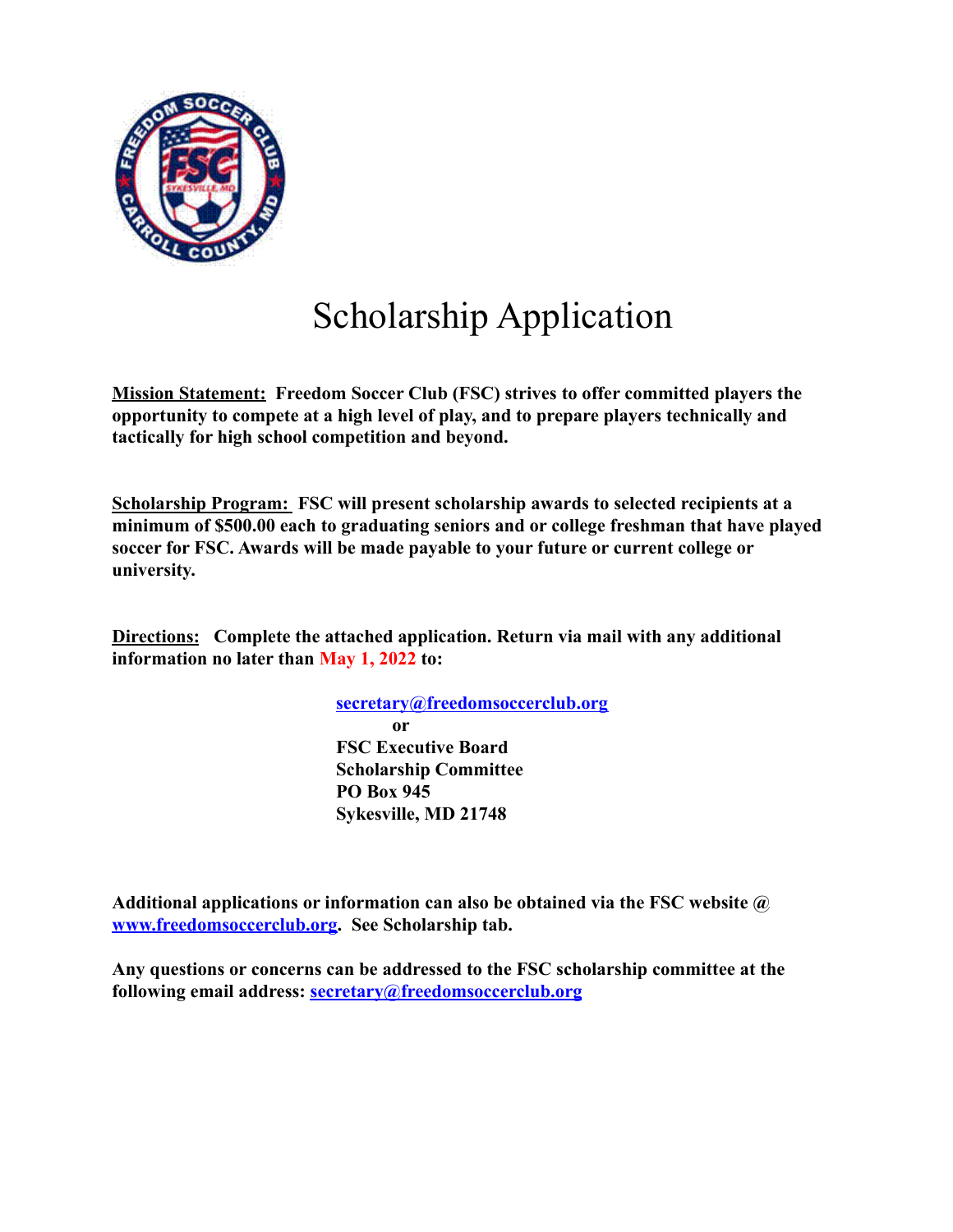

**Scholarship Application**

|                                                                                | Current High School: Current High School: Current High School: Current High School:                   |
|--------------------------------------------------------------------------------|-------------------------------------------------------------------------------------------------------|
|                                                                                |                                                                                                       |
| <b>Academic Background/Non-Athletic Activities:</b>                            |                                                                                                       |
| GPA: ___________ (weighted and non-weighted) Class Rank: _______ of ________   |                                                                                                       |
| For 2021 applicants, include SAT/ACT scores if taken:                          |                                                                                                       |
|                                                                                | SAT Scores: Composite: Best Verbal: Best Math:                                                        |
| ACT Scores: Composite: ______ Verbal: ______ Math: ______                      |                                                                                                       |
| Service-Learning Hours Completed as of April 1st (of your senior year): ______ |                                                                                                       |
| additional pages if necessary).                                                | List clubs, social and extracurricular activities, and any positions held during grades 9-12. (Attach |
|                                                                                |                                                                                                       |
|                                                                                |                                                                                                       |
|                                                                                |                                                                                                       |
|                                                                                |                                                                                                       |
|                                                                                |                                                                                                       |

 $\mathcal{L}_\mathcal{L} = \{ \mathcal{L}_\mathcal{L} = \{ \mathcal{L}_\mathcal{L} = \{ \mathcal{L}_\mathcal{L} = \{ \mathcal{L}_\mathcal{L} = \{ \mathcal{L}_\mathcal{L} = \{ \mathcal{L}_\mathcal{L} = \{ \mathcal{L}_\mathcal{L} = \{ \mathcal{L}_\mathcal{L} = \{ \mathcal{L}_\mathcal{L} = \{ \mathcal{L}_\mathcal{L} = \{ \mathcal{L}_\mathcal{L} = \{ \mathcal{L}_\mathcal{L} = \{ \mathcal{L}_\mathcal{L} = \{ \mathcal{L}_\mathcal{$